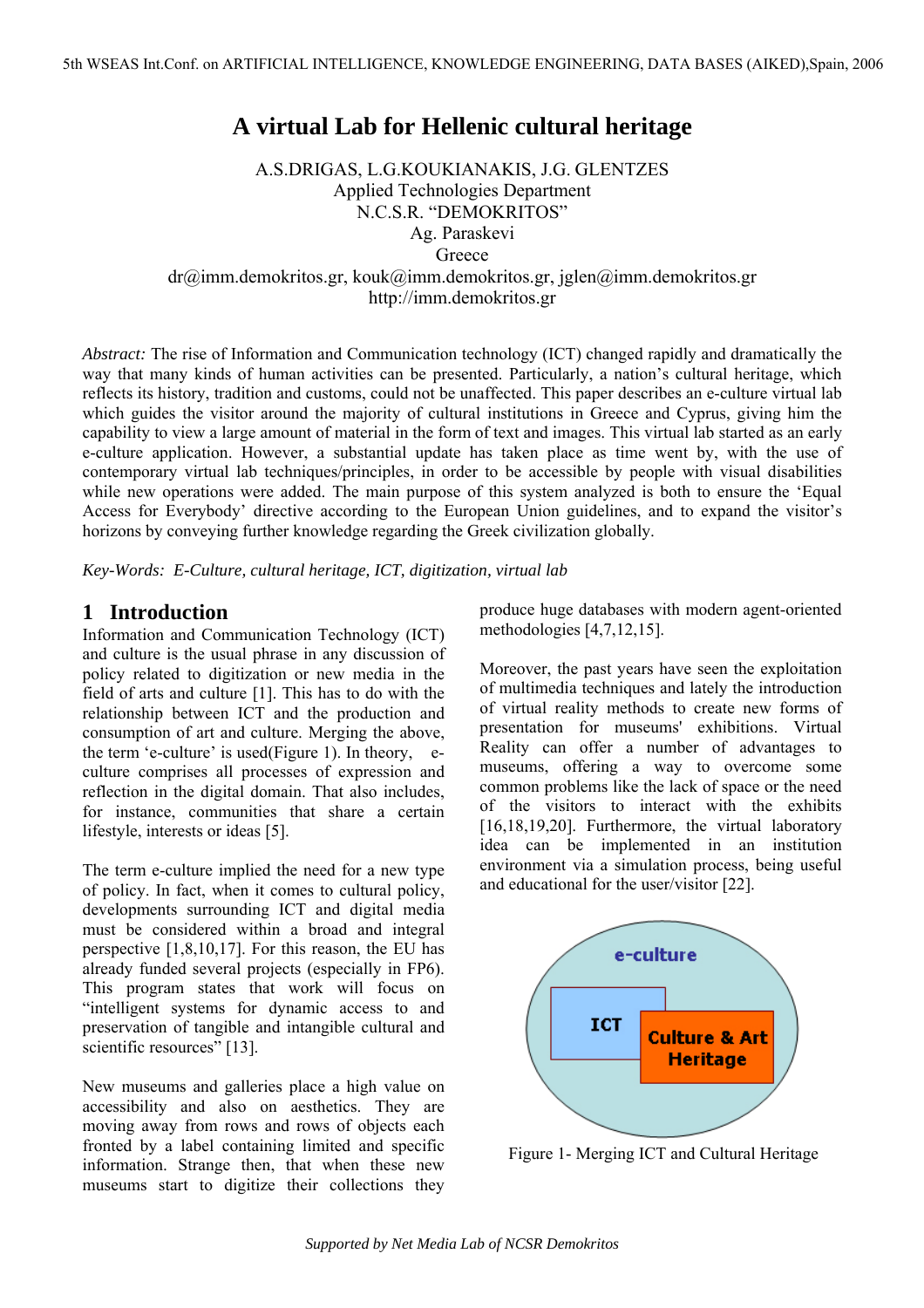## **2 Abstract Level Description**

The structure of the system content consists of the following steps (Figure 2):

- In the first step, a list of the existing museums and galleries categories in Greece and Cyprus appears. As a result of this categorization, the visitor can easily and quickly access the museum of his choice without having to spend extra time for searching
- The second step includes the listing and placing of museums/galleries, according to the corresponding categories, mentioned in the previous step. The total number of museums/galleries belonging to each category is satisfactory (having a mean term of 30) so that the user-visitor has a spherical and objective informing about every category
- During the third step, a study of every institution's cultural content takes place, in order to show and present it in such a way that a user-visitor will not only obtain an integrated and representative view of a specific museum, but also he will ease his navigation, simultaneously making it more interesting
- Moving on, the cultural content which emerged from the previous step, is written and embedded into the whole system
- Finally, there is a thorough study of the system standards and outlines. The further goal is to choose the appropriate techniques and technologies which will be used, so as to constitute the final product user-friendly, and, more importantly, to live up to the needs of disabled people, especially those with visual disabilities simulating it as a virtual lab



Figure 2-System Structure

#### **3 System Analysis**

This system's opening page starts with a graphic and art visual application with the harmonious arrangement of lines and shapes, influenced by ancient Greece, in order to introduce the visitor from the beginning to the ambience which it presents. It has a simple but functional structure so that the visitor can easily navigate throughout the various categories of museums and galleries. This page is depicted in Figure 3.

|                                                         | Museums and Galleries of Greece and Cyprus                                                                                                                                                                                                                                                                                                            |
|---------------------------------------------------------|-------------------------------------------------------------------------------------------------------------------------------------------------------------------------------------------------------------------------------------------------------------------------------------------------------------------------------------------------------|
| <b>Historical Museums</b><br>Museums of Natural History | Welcome to the Museums Page.<br>This is the first Culture Portal that<br>contains information and photos<br>about Greek and Cyprus Museums.<br>This portal started in 1992 as an early<br>e-culture application. Today has been<br>refreshed with use of new technologies<br>(flash) in order to be accessible by people<br>with visual disabilities. |
| Maritime Museums                                        |                                                                                                                                                                                                                                                                                                                                                       |
| Art Museums                                             |                                                                                                                                                                                                                                                                                                                                                       |
| Museums of Science and Technology                       |                                                                                                                                                                                                                                                                                                                                                       |
| <b>Theatrical Museums</b>                               |                                                                                                                                                                                                                                                                                                                                                       |
| Galleries of Art                                        |                                                                                                                                                                                                                                                                                                                                                       |
| Museums of Cyprus                                       |                                                                                                                                                                                                                                                                                                                                                       |
|                                                         |                                                                                                                                                                                                                                                                                                                                                       |
| <b>Go to NAOS</b>                                       |                                                                                                                                                                                                                                                                                                                                                       |
| NET MEDIA LOB<br><b>Administration Notes</b>            |                                                                                                                                                                                                                                                                                                                                                       |
| Figure $3$ – Main page with graphic arts                |                                                                                                                                                                                                                                                                                                                                                       |

After the search of the various museums/galleries categories in Greece and Cyprus, the following basic ones were gathered and listed:

- Historical Museums
- Museums of Natural History
- Maritime Museums
- Art Museums
- Museums of Science and Technology
- Theatrical Museums
- Galleries of Art
- Museums of Cyprus

The above categories as it was previously mentioned are representative because they reflect the Hellenic cultural activities over the centuries and their aspects such as history, tradition and customs.

At this point, the user-visitor has the option to choose one of the above categories in order to navigate through the corresponding museums/galleries. The choice of these institutions was made with the criterion to cover as much geographical space as possible in the Greek and Cypriot territories. The reason is simple: every region, although belonging in the same country, has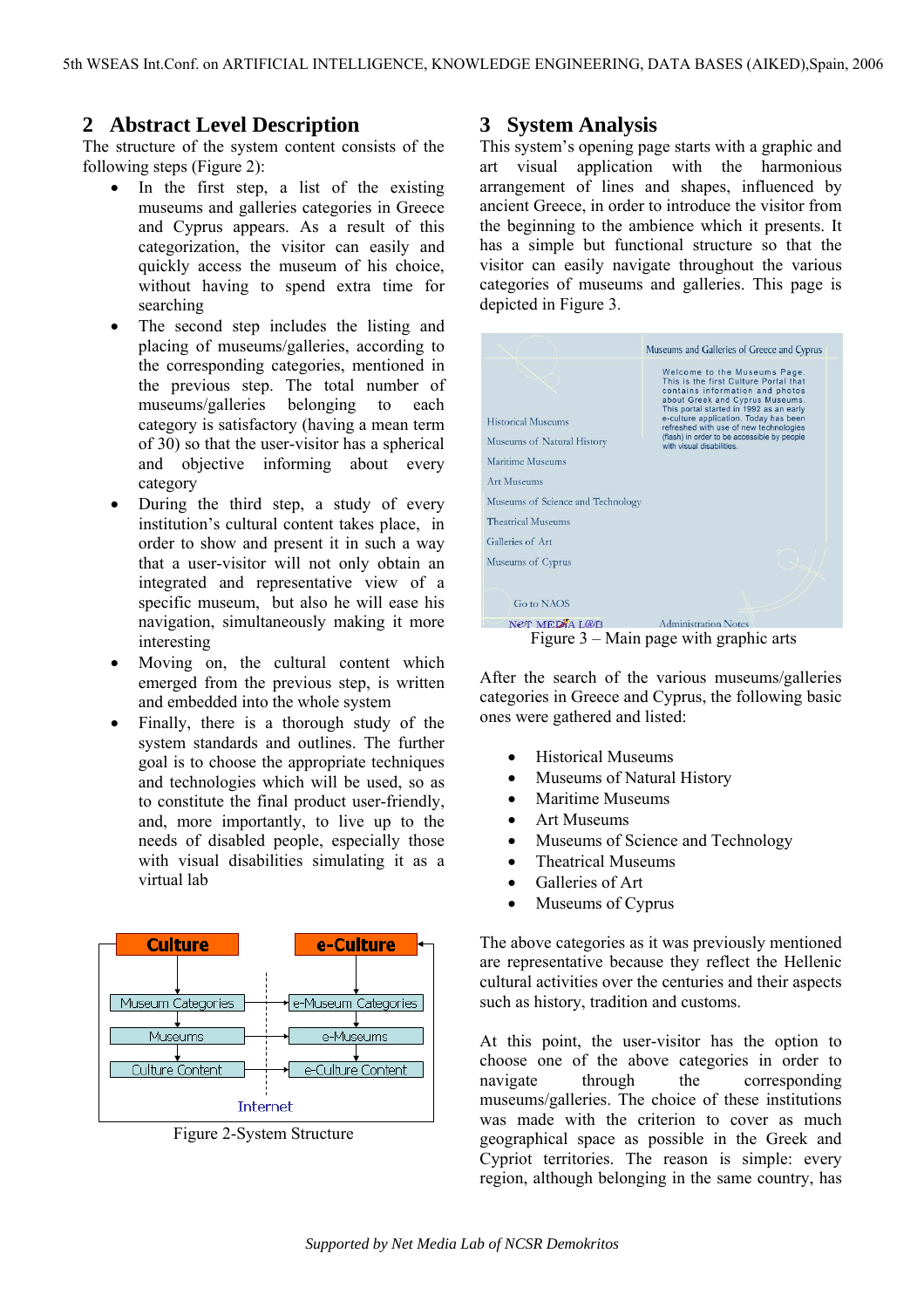its own cultural roots and uniqueness. Consequently, a user-visitor can be informed about the whole of a region's culture even if this region is remote.

In figure 4, part of the historical museums catalog is selectively depicted. These museums exhibit the Greek history over the centuries, from the ancient vears to the  $20<sup>th</sup>$  century. For example, for the ancient Greek civilization some of them are: the museum of Atlantis, the Hippocratic museum of Kos etc. whereas for the modern era there are: the National Historical Museum, the Museum of the Post-Independence of Athens, the Therisso Museum of El. Venizelos etc.



Figure 4 – List of Historical Museums

The final step of the navigation through the system is the projection and presentation of a specific institution's cultural content. This presentation consists of the following parameters which emerged after a thorough study and are depicted in Figure 5 showing their connection to the rest of the system. These are:

- Museum Address
- Museum Information
- Museum Photos
- Exhibits Images

With these elements of cultural content the following can be achieved: the user-visitor can easily and quickly find the address and other data (telephone numbers, fax numbers etc.) of the institution, brief information about the constitution itself (foundation, inauguration, founder, and exhibit pieces), a brief set of photographs showing the indoor and outdoor areas of the institution and finally representative images of exhibits of great importance.

When a user has chosen a specific category, he can proceed to the next which is the choice of appearance of the cultural content of a particular institution as it is depicted in Figures 6,7.



Figure 5- E-culture Content







Figure 7 – Museum Photos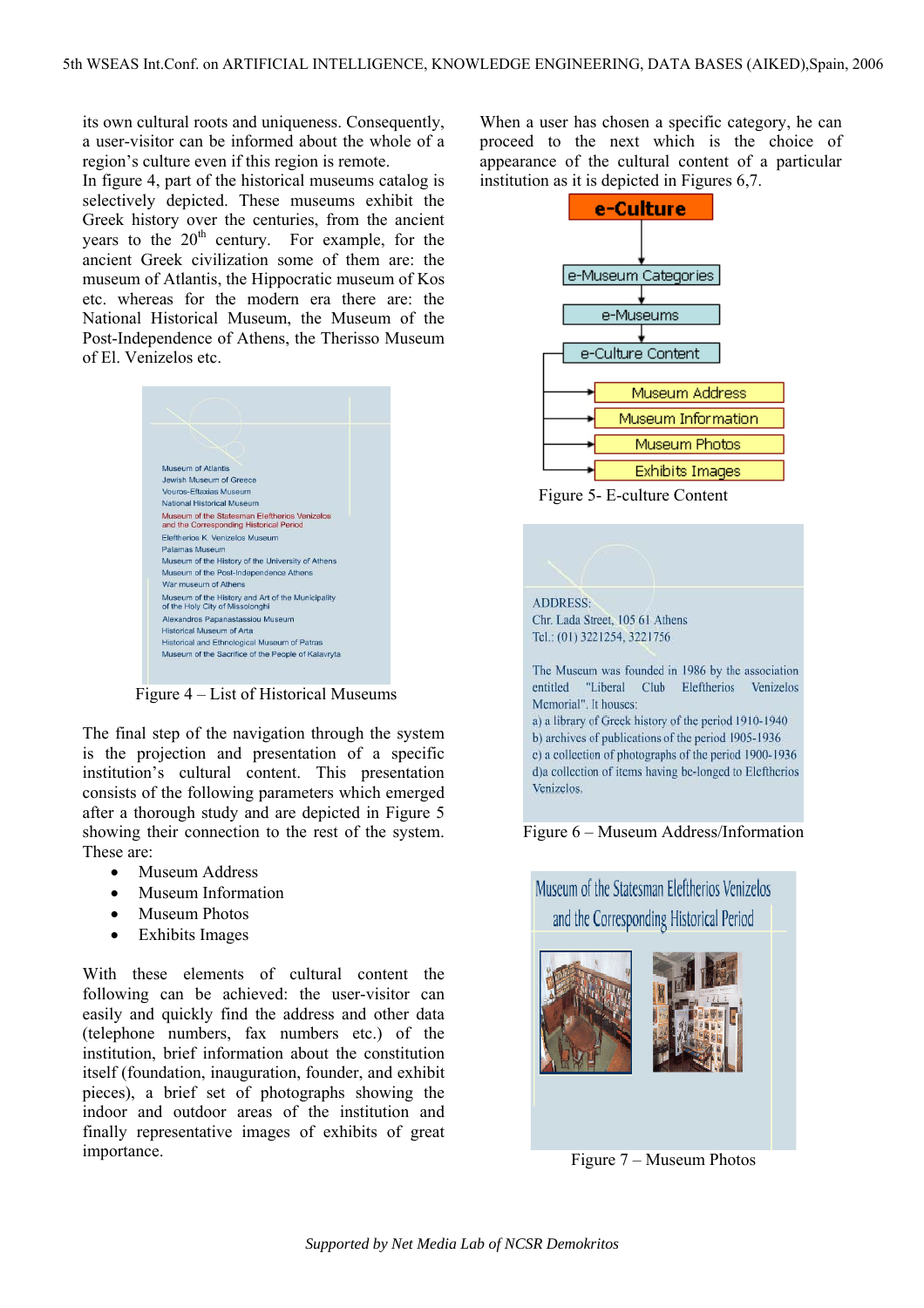As it can be seen in the above figures, the parameters Museum Address and Museum Information are depicted in regular size, whereas the parameters Museum Photos and Exhibits Images are depicted in a smaller size than the regular. Over that point, the user-visitor has the following options:

Using Flash technology in the system, a user-visitor can enlarge the parameters Museum Address και Museum Information aiming at the reading of the cultural content by individuals with visual disabilities (Figure 8)

**ADDRESS:** Chr. Lada Street, 105 61 Athens Tel.: (01) 3221254, 3221756

The Museum was founded in 1986 by the association entitled "Liberal Club Eleftherios Venizelos Memorial". It houses: a) a library of Greek history of the period 1910-1940 b) archives of publications of the period 1905-1936 c) a collection of photographs of the period 1900-1936 d)a collection of items having be-longed to Eleftherios Venizelos.

Figure 8 – Zoom of Museum Address & Information

• Choosing an image from the parameters Museum Photos and Exhibits Images, the visitor can view them in real size so as to have a clear picture of the exhibit or the institution areas (Figure 9)



Figure 9 –Real size of an exhibit-Poseidon

To sum up, it can be said that the user-visitor has an integrated point of view of a museum and its exhibits as they are presented through the system. Of course one cannot omit that the knowledgeinformation projected in the system is also available to people with visual disabilities, through Flash technology which is the backbone of the system as it was previously mentioned. In this way, the system follows the logic «information for all» [11].

## **4 Benefits**

The benefits of an e-culture system like the one described in this paper and its importance to the information society can be focused on the following:

- The spreading of Greek civilization and generally of its cultural heritage in a universal level. Additionally, this form of cultural heritage is at the disposal of every Greek citizen, to the Greeks abroad and finally to foreign people who are eager to learn about Greek culture
- The cultural information is accessible from everyone even in remote places, at any time and with the minimum cost [9]
- Saving and creating digital cultural content can lead to the preservation of cultural information during the course of time due to the constant physical degradation of monuments, statues etc. [11]
- Easy access to cultural information from disabled people complying with the logic «equal access and knowledge for all»
- The projection of a country's cultural heritage can yield immediate results to the social sector of a country like the development of tourism, and in a wider sense the development of its economy [14,21]
- The electronic projection of a country's cultural heritage is also a tool for education, study and research from scientists and students
- Finding new information out of existing information from other resources
- Creating new arts with the help of ICT tools, like graphic design, digital photography etc. As a result, new modern artists appear and simultaneously new professions and job vacancies are created [2],[17]

# **5 Future Work**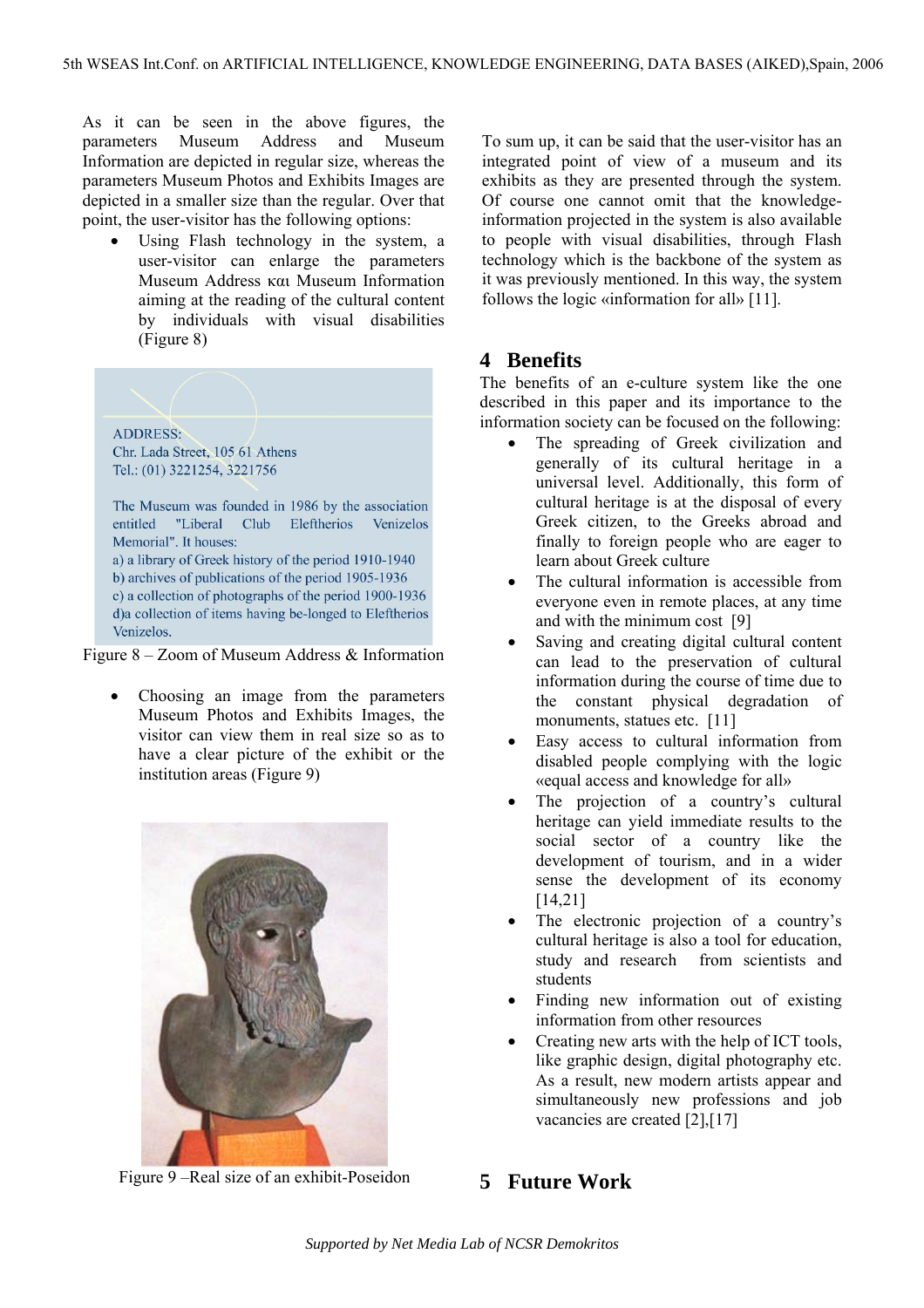The system presented is the first creative stage of an integrated e-culture system about navigation through Greek and Cyprian museums. The system described in this paper is constructed with the HTML programming language embedding at the same time the FLASH technology in order to achieve better visualization. The aforementioned technologies are compatible with every operational system as well as every Internet Browser. A future goal of the presented system is the creation of an up-to-date integrated e-culture system using modern techniques and technologies. Great importance will be given to the promotion and presentation of cultural information, due to the fact that there are new techniques and tools in the area of informatics such as:

- 3-tier architecture system
- Database systems
- Virtual Reality
- Digital Photography
- DVB Technology
- 3D games
- Learning environments
- Agents and avatars
- Mobile access to heritage information
- Location-based services
- New displays and human interfaces
- Virtual communities

All the above play an important role towards the creation of a user friendly e-culture system, especially to children and the elderly who are not familiar with using a computer and its features [3],[6].

### **6 Conclusions**

From the detailed analysis carried out throughout this paper, the numerous advantages of the system that supports e-culture services became clear. Its main advantage is none other than the fact that it offers the pioneering experience for either a simple user-visitor or a scientist-researcher to combine two completely different worlds, the physical and online worlds, simultaneously.

This new e-culture challenge will drastically change the structures and relations that existed up to nowadays. Museum staff, volunteers and a wider public will require new skills to create, manage and maintain participatory and truly interactive digital applications. Museum people will need to understand experiential learning and the techniques of information management and multimedia

creation. They will also need to draw on inputs from a wide range of disciplines, in the arts, sciences and humanities [17].

Culture is dynamic and creativity is at its core. Museums and galleries are centers for creativity. Their collections embody the accumulated cultural energy of contemporary and other times. They can be powerful catalysts for innovation. By making museums more accessible a more creative society can be built.

 *References:*

- [1] Netherlands Council for Culture, *From ICT to E-culture*, Netherlands State Secretary for Education, Culture and Science, June 2003
- [2] Athanasios S. Drigas, Electronic-Digital Culture (e-CULTURE): Information Society And Culture, 2005
- [3] Guntram Geser, Andrea Mulrenin, Are Small Heritage Institutions Ready for e-culture?, *ICHIM-Digital Culture and Heritage*, BERLIN 2004
- [4] Gail Durbin, Lies the Added Value in Digital Cultural Heritage?, *Salzburg Research Symposium 2004 eCulture Horizons:From Digitisation to Creating Cultural Experience(s),* 27/09/2004
- [5] Dr F. van der Ploeg, *Culture as Confrontation – basic assumptions on culture policy over the period 2001-2004*, The State Secretary for Education, Culture and Science of Netherlands, 2002
- [6] G.Geser and A. Mulrenin, *The DigiCULT Report. Technological Landscapes for tomorrow's cultural economy - Unlocking the value of cultural heritage,* Luxembourg: Office for Official Publications of the European Commission, 2002
- [7] Fausto Giunchiglia, John Mylopoulos and Anna Perini, The Tropos Software Development Methodology: Processes, Models and Diagrams, *AGENT-ORIENTED SOFTWARE ENGINEERING (AOSE-2002),* Bologna, Italy - July 15, 2002
- [8] DI Alexander Wahler, What's next for the eCulture Community, *International Workshop European Cultural Heritage: RTD Challenges Ahead*, Graz 28 May 2004
- [9] Harald Mayer, Knowledge and Presentation, *International Workshop European Cultural Heritage: RTD Challenges Ahead*, Graz 28 May 2004